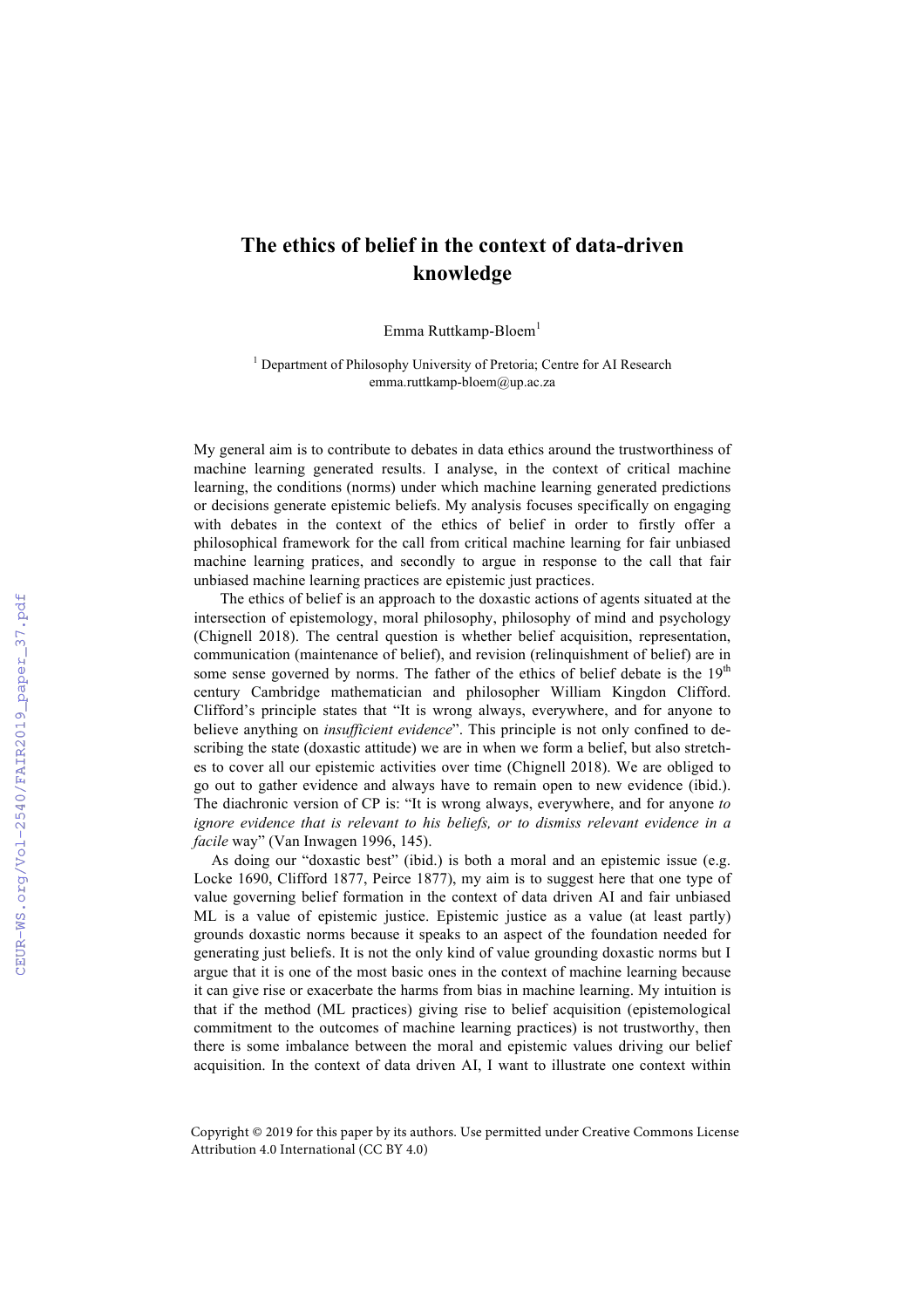which such an imbalance can occur by linking epistemic unjust practices to the harm that can come from bias in machine learning.

The crux of Clifford's argument is the strong connection between the epistemic and the moral types of norm at play in his argument: The reasoning here seems to be as follows (ibid.): (P1) We have an epistemic obligation to possess sufficient evidence for all of our beliefs**; (**P2) We have a moral obligation to uphold our epistemic obligations; (C) Thus, we have a moral obligation to possess sufficient evidence for all of our beliefs. In terms of  $(P1)$  I argue that structural bias makes for insufficient evidence. But in addition, at a second level, insufficient evidence implies 'uncontextual' prediction, in the sense of not spelling out either the constraints within which predictions are generated by ML models, nor the constraints within which predictions should be interpreted or acted upon. (P2) gives the link between moral and epistemic values. I suggest a sub-argument for (P2) by considering the harms from decision-making systems in the context of structurally biased data. Then, by linking such harms to versions of epistemic injustice, I argue that in the context of critical machine learning the interplay between moral and epistemic norms is core to ensuring just machine learning practices, as the harms from machine learning imply epistemic unjust contexts of data gathering which may be at least one reason for insufficient (in the sense of biased) evidence in the first place. I conclude by affirming Clifford's conclusion when I show that *it is only in morally appropriate contexts that sufficient evidence can be generated*.

Clifford's argument in the context of critical machine learning then becomes: (P'1) Our epistemic obligations relate to ensuring sufficient evidence for beliefs. A person's knowledge is worthy of belief when there are *"reasonable grounds* for trusting" their veracity, knowledge and judgment (Clifford 1844, 46). Those grounds can only exist in a ML context if data in use has been gathered impartially, in a morally justifiable context.

(P'2) We have a moral obligation to uphold our epistemic obligations, as the latter can only be upheld if data is impartial; and data can only be impartial – and thus evidence be sufficient – if gathered in just circumstances. Epistemic just knowledge practices is at least a necessary condition for enabling doxastic agents to generate sufficient evidence for their beliefs. Fair classification practices (Crawford 2017) will guarantee representing cultural and historical divisions in society based on sensitivity to "relations of power and privilege that sustain injustice" (Mohanty1993, 53).

(C') Thus, we have a moral obligation to ensure knowledge is worthy of belief, i.e. that we believe on sufficient evidence, where 'sufficient evidence' refers both to fair data practices informing machine learning practices and to the clear articultation of the constraints, or ceteris paribus conditions, under which machine learning generated predictions or decisions are implemented.

I conclude that doxastic attitudes in the context of data-driven AI can only be generated via honouring the moral obligation to uphold (among others) the epistemic obligation to believe only on sufficient evidence (fair and unbiased data).

**Keywords:** Critical machine learning, Ethics of belief, Moral and epistemic norms, Bias, Accountability, Epistemic justice, Allocation and representational harm